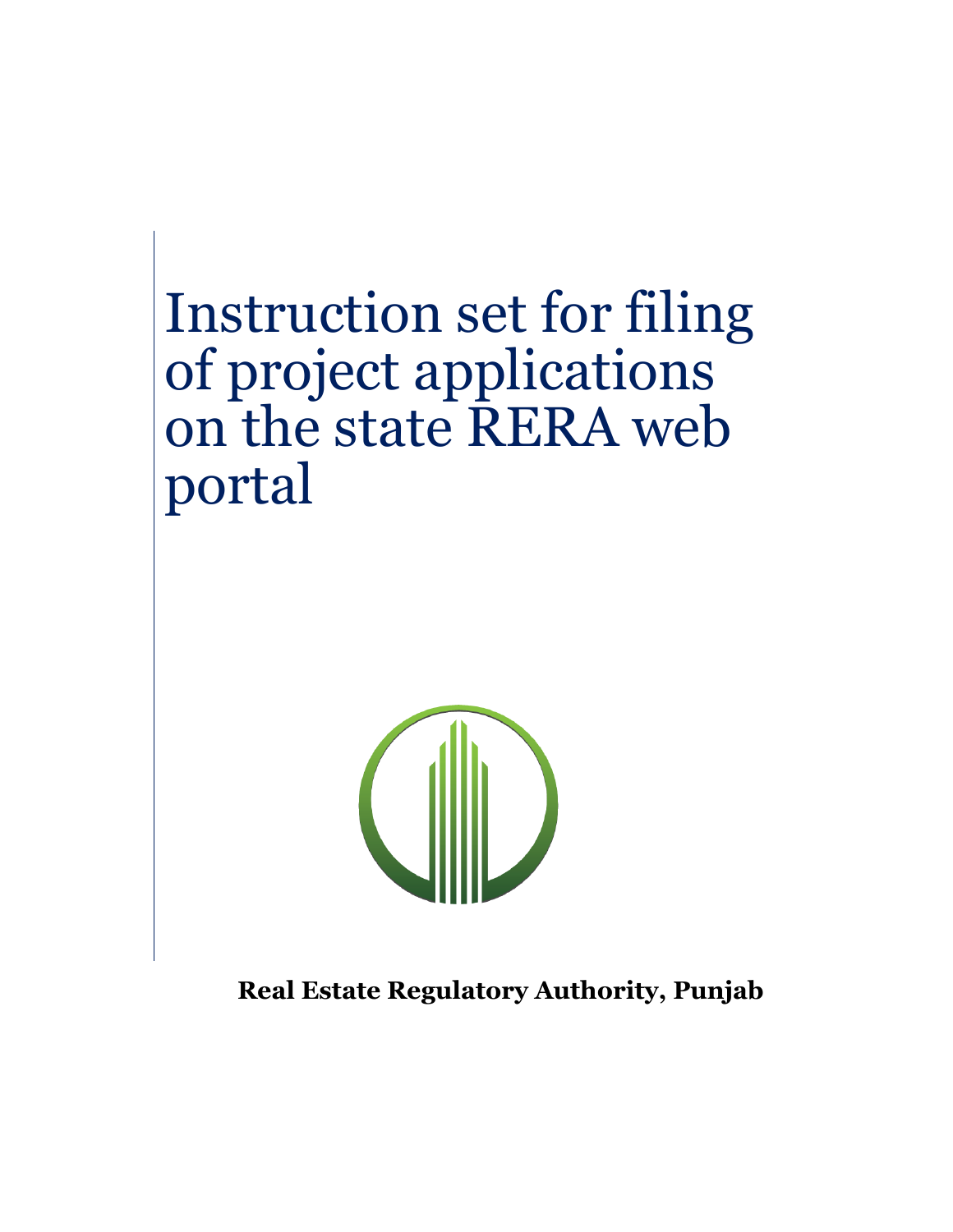# **Table of Contents**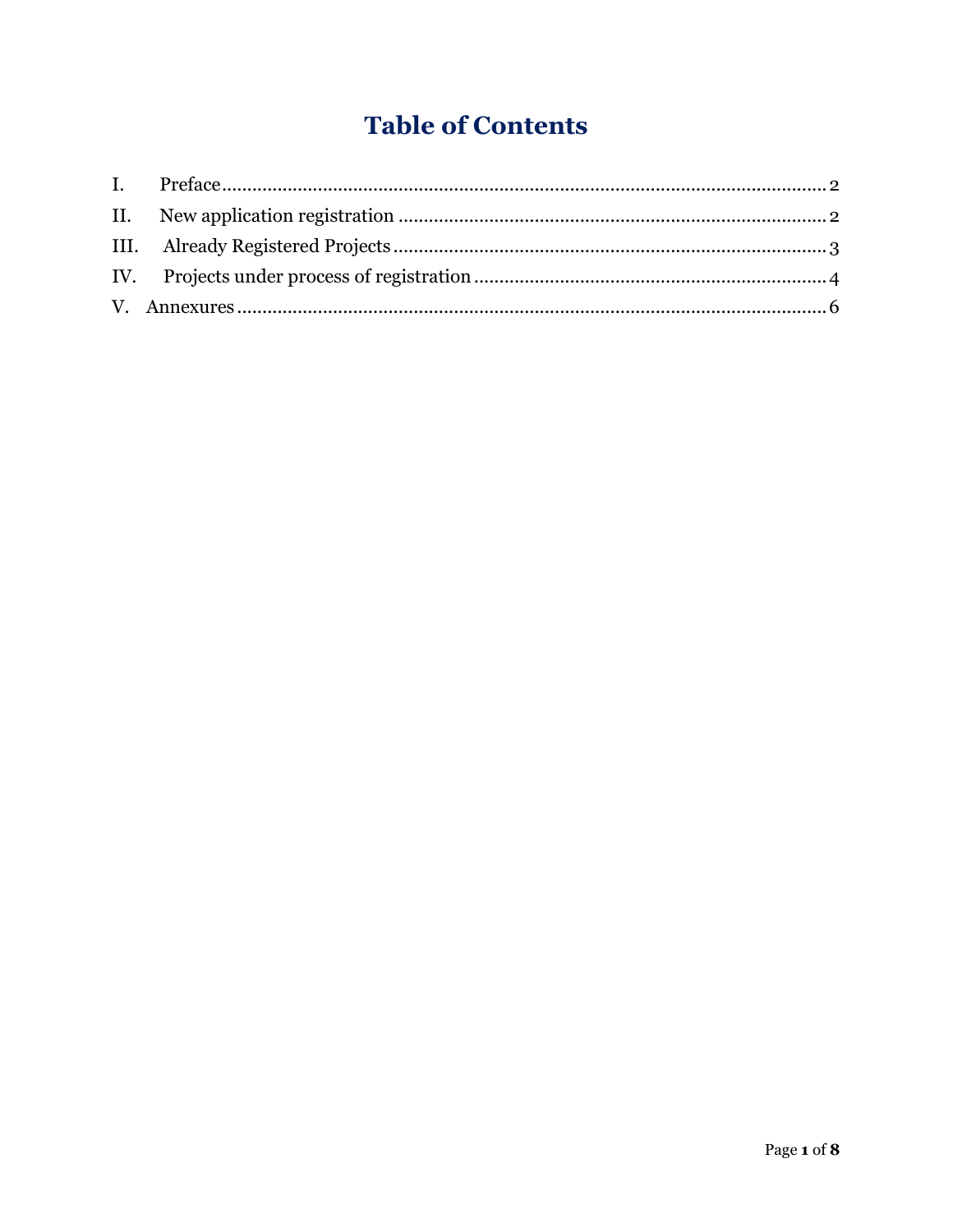#### <span id="page-2-0"></span>**I. Preface**

This document provides directions to the promoters for uploading information related to their project(s) on the state RERA web portal. It describes the process for three different category of project registration applications, namely:

- a) New applications
- b) Already registered applications
- c) Applications under process of registration

The details about each of the above category is covered under subsequent sections of the document. The promoters are required to carefully go through each of these sections and follow the instructions of the category which their respective project application falls under.

### <span id="page-2-1"></span>**II. New application registration**

Any project registration application received in the Authority post 03 April 2018 or any subsequent date that may be specified by the Authority shall be considered as a new project registration application. The process for online registration of such applications shall be as follows:

- 1. Any promoter applying for a registration of a project shall create a login ID and password by clicking on the "New Registration" link on the login screen. An email along with an activation link shall be sent to the email ID mentioned by the promoter during registration. Once, the promoter clicks on the link, the user ID shall be activated.
- 2. After logging in, the promoter shall create his profile by clicking on the "Promoter Profile" link and filling in the required information. Once the promoter reviews and confirms his profile, a unique promoter ID shall be generated and the submitted information shall become non editable for the promoter.

**\*Note: The above mentioned steps are a one-time activity. Hence, the promoter shall only be required to submit his profile information once. In case the promoter needs to submit multiple project registration applications, the information provided above shall automatically be appended in all of these applications.** 

- 3. The promoter shall submit the information related to each project using the "Add project" link and provide all the requisite details mentioned in the form.
	- a. Once the promoter reviews and confirms his project information, a unique application ID shall be generated and the project registration application shall be submitted with the Authority for review.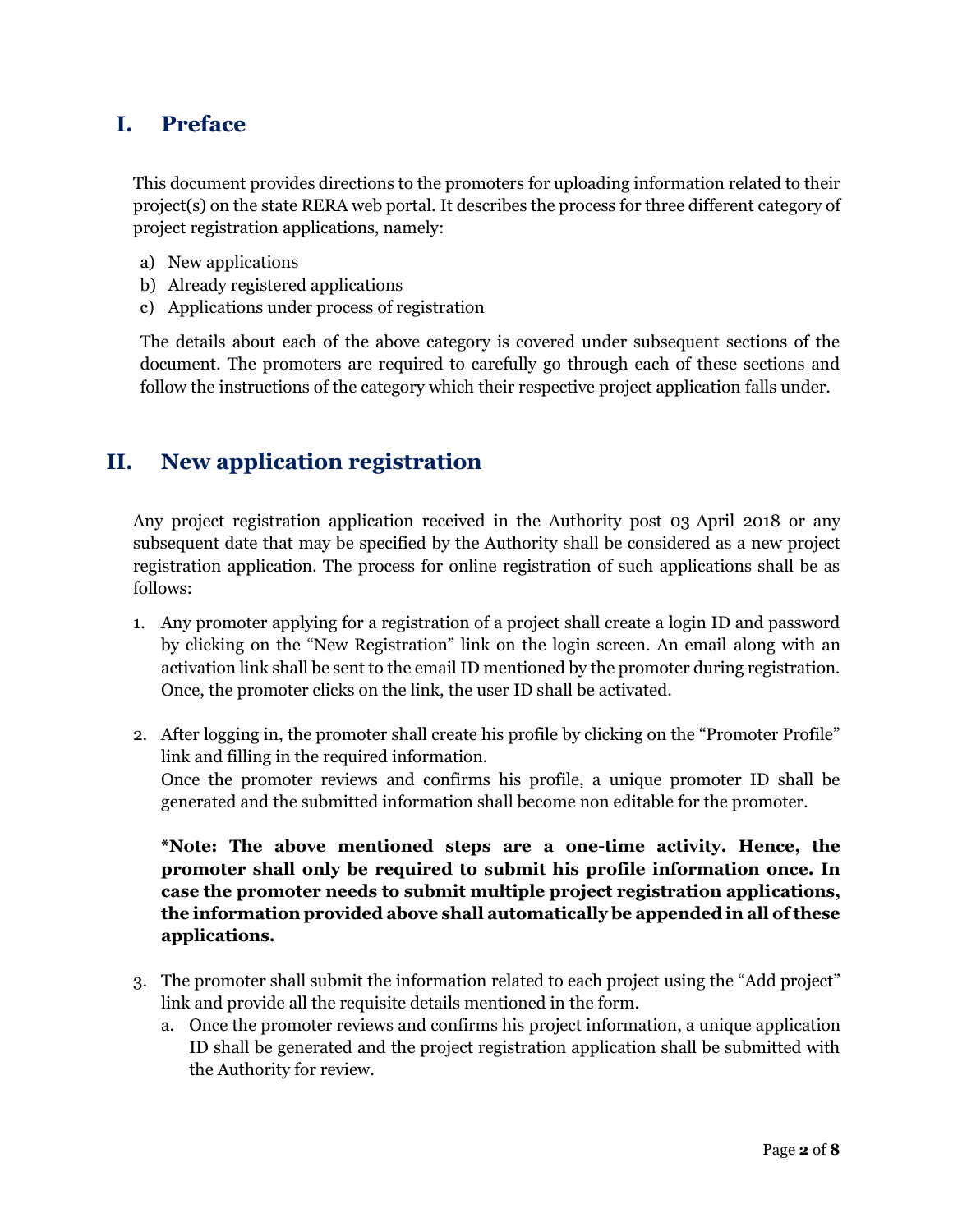- b. The promoter shall then be required to download and print application form and submit the same along with a hard copy of the uploaded documents to the Real Estate Regulatory Authority, Punjab within 15 days of the online submission.
- 4. The application shall then be reviewed by the Authority, and in case any clarifications are required, the applications shall be returned online and a system generated email shall be sent to the promoter informing about the same. The promoter shall be required to provide the required information online within 15 days of return of the application. A hard copy of the same shall also be required to be submitted to the Authority.
- 5. The status of the application submitted by the promoter shall be also be updated on the dashboard provided under his profile.
- 6. Once application is registered, a RERA ID shall be generated and an email shall be sent to the promoter. The same shall also be updated on the promoter's dashboard provided under his profile.

# <span id="page-3-0"></span>**III. Already Registered Projects**

Any project registered with the Authority as on 03April 2018 or any subsequent date that may be specified by the Authority shall be considered as a registered project. The process for online registration of such projects shall be as follows:

- 1. Any promoter uploading his project details on the web portal shall be required to create a login ID and password by clicking on the "New Registration" link on the login screen. An email along with an activation link shall be sent to the email ID mentioned by the promoter during registration. Once, the promoter clicks on the link, the user ID shall be activated.
- 2. After logging in, the promoter shall create his profile by clicking on the "Promoter Profile" link and filling in the required information. The promoter needs to ensure that the information provided in this form is consistent with the information provided to the Authority at the time of submission of the offline project registration application. Once the promoter reviews and confirms his profile, a unique promoter ID shall be generated and the submitted information shall become non editable for the promoter.

**\*Note: The above mentioned steps are a one-time activity. Hence, the promoter shall only be required to submit his profile information once. In case the promoter needs to submit multiple project registration applications, the information provided above shall automatically be appended in all of these applications.** 

3. The promoter shall submit the project related information using the "Add project" link and provide all the requisite details mentioned in the form.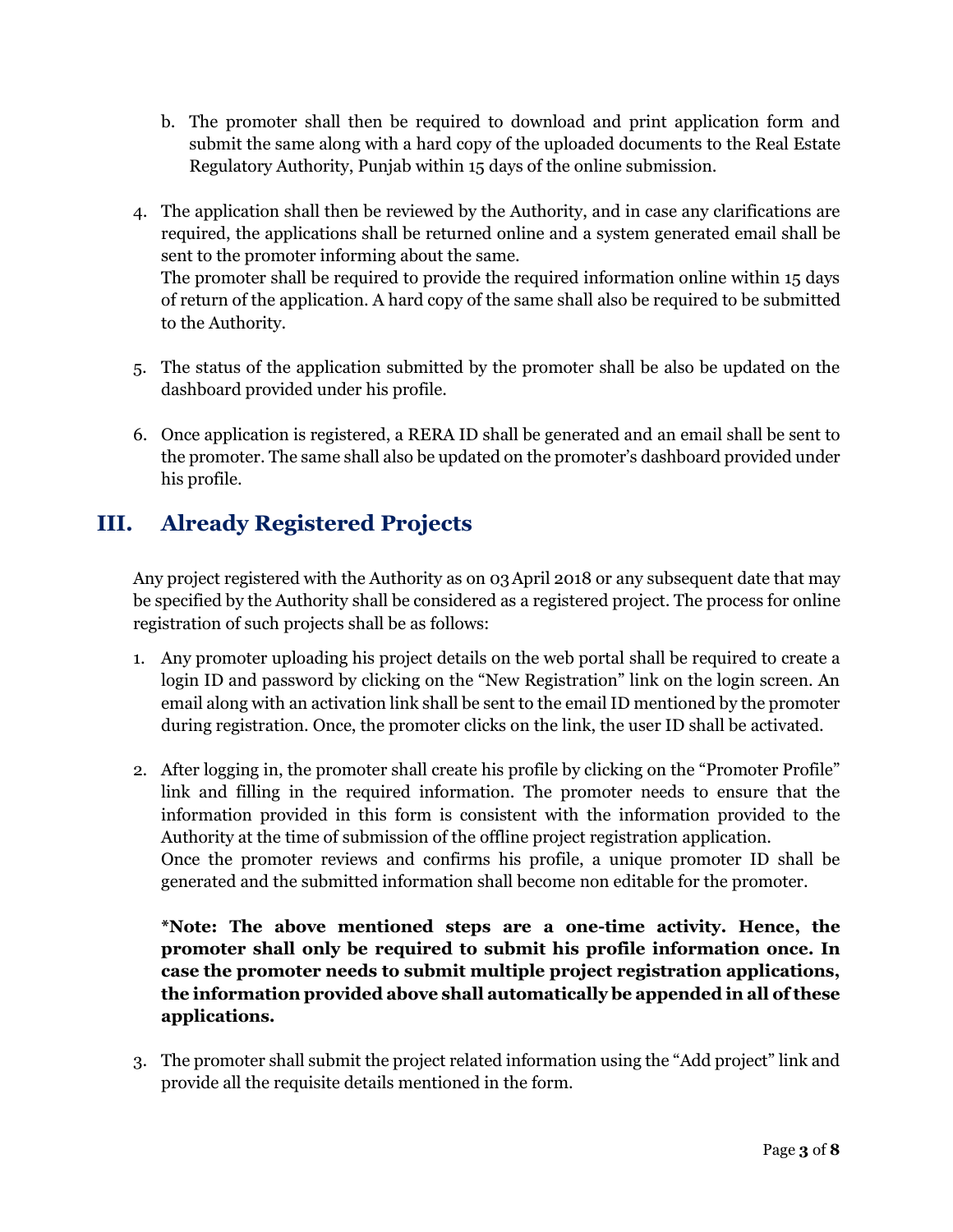- a. In addition, the promoter shall be required to upload a self-declaration stating that the documents uploaded online are the same as were submitted at the time of registration. The same needs to be uploaded in Project Document Upload of the online registration form.
- b. In case any additional documents are uploaded online, which were not provided by the promoter at the time of registration, a self-declaration stating the list of additional documents shall be uploaded in Project Document Upload of the online registration form.
- c. Once the promoter reviews and confirms his project information, a unique application ID shall be generated and the project registration application shall be submitted online.
- d. The promoter shall then be required to submit a hard copy of the additional documents to the Real Estate Regulatory Authority, Punjab within 15 days of the online submission.
- 4. The status of the application submitted by the promoter shall be updated on the dashboard provided under his profile.
- 5. Once application is approved, the RERA ID of the project shall be displayed on the promoter's dashboard and an email shall be sent to the promoter about the same.

# <span id="page-4-0"></span>**IV. Projects under process of registration**

Any project for which application for registration has been submitted at the Authority, however is yet to receive the RERA registration number as on 03April 2018 or any subsequent date that may be specified by the Authority shall be considered as a project under registration. The process for online registration of such projects shall be as follows:

- 1. Any promoter uploading his project details on the web portal shall be required to create a login ID and password by clicking on the "New Registration" link on the login screen. An email along with an activation link shall be sent to the email ID mentioned by the promoter during registration. Once, the promoter clicks on the link, the user ID shall be activated.
- 2. After logging in, the promoter shall create his profile by clicking on the "Promoter Profile" link and filling in the required information. The promoter needs to ensure that the information provided in this form is consistent with the information provided to the Authority at the time of submission of the offline project registration application. Once the promoter reviews and confirms his profile, a unique promoter ID shall be generated and the submitted information shall become non editable for the promoter.

**\*Note: The above mentioned steps are a one-time activity. Hence, the promoter shall only be required to submit his profile information once. In case the promoter needs to submit multiple project registration applications, the information provided above shall automatically be appended in all of these applications.**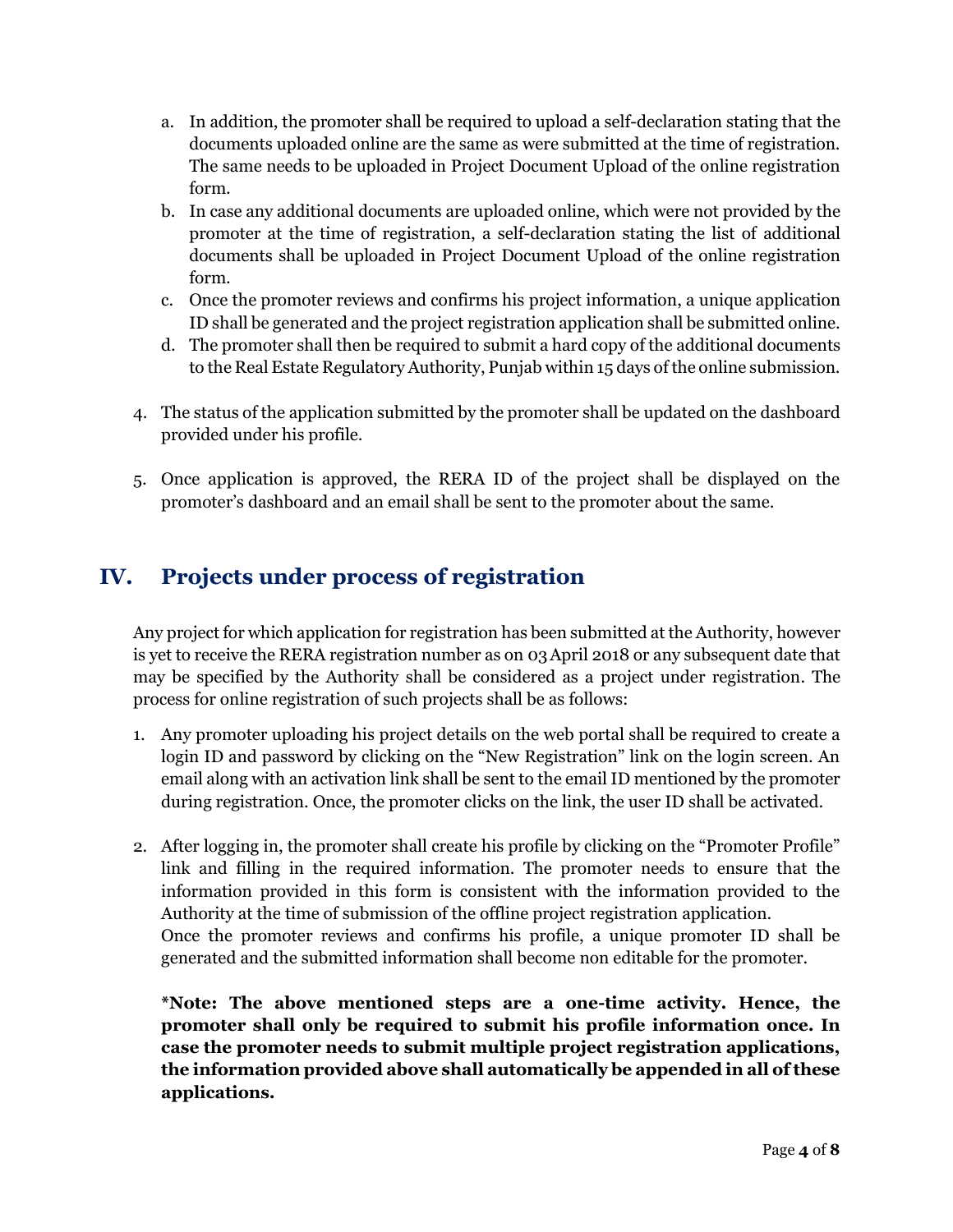- 3. The promoter shall submit the project related information using the "Add project" link and provide all the requisite details mentioned in the form.
	- a. In addition, the promoter shall be required to upload a self-declaration stating that the documents uploaded online are the same as were submitted along with the registration application. The same needs to be uploaded in Project Document Upload of the online registration form.
	- b. In case any additional documents are uploaded online, which were not provided by the promoter along with the registration application submitted to the Authority, a selfdeclaration stating the list of additional documents shall be uploaded in Project Document Upload of the online registration form.
	- c. Once the promoter reviews and confirms his project information, a unique application ID shall be generated and the project registration application shall be submitted online.
	- d. The promoter shall then be required to submit a hard copy of the additional documents to the Real Estate Regulatory Authority, Punjab within 15 days of the online submission.
- 4. The application shall then be reviewed by the Authority, and in case any clarifications are required, the applications shall be returned online and a system generated email shall be sent to the promoter informing about the same.

The promoter shall be required to provide the required information online within 15 days of return of the application. A hard copy of the same shall also be required to be submitted to the Authority.

- 5. The status of the application submitted by the promoter shall be also be updated on the dashboard provided under his profile.
- 6. Once application is registered, a RERA ID shall be generated and an email shall be sent to the promoter. The same shall also be updated on the promoter's dashboard provided under his profile.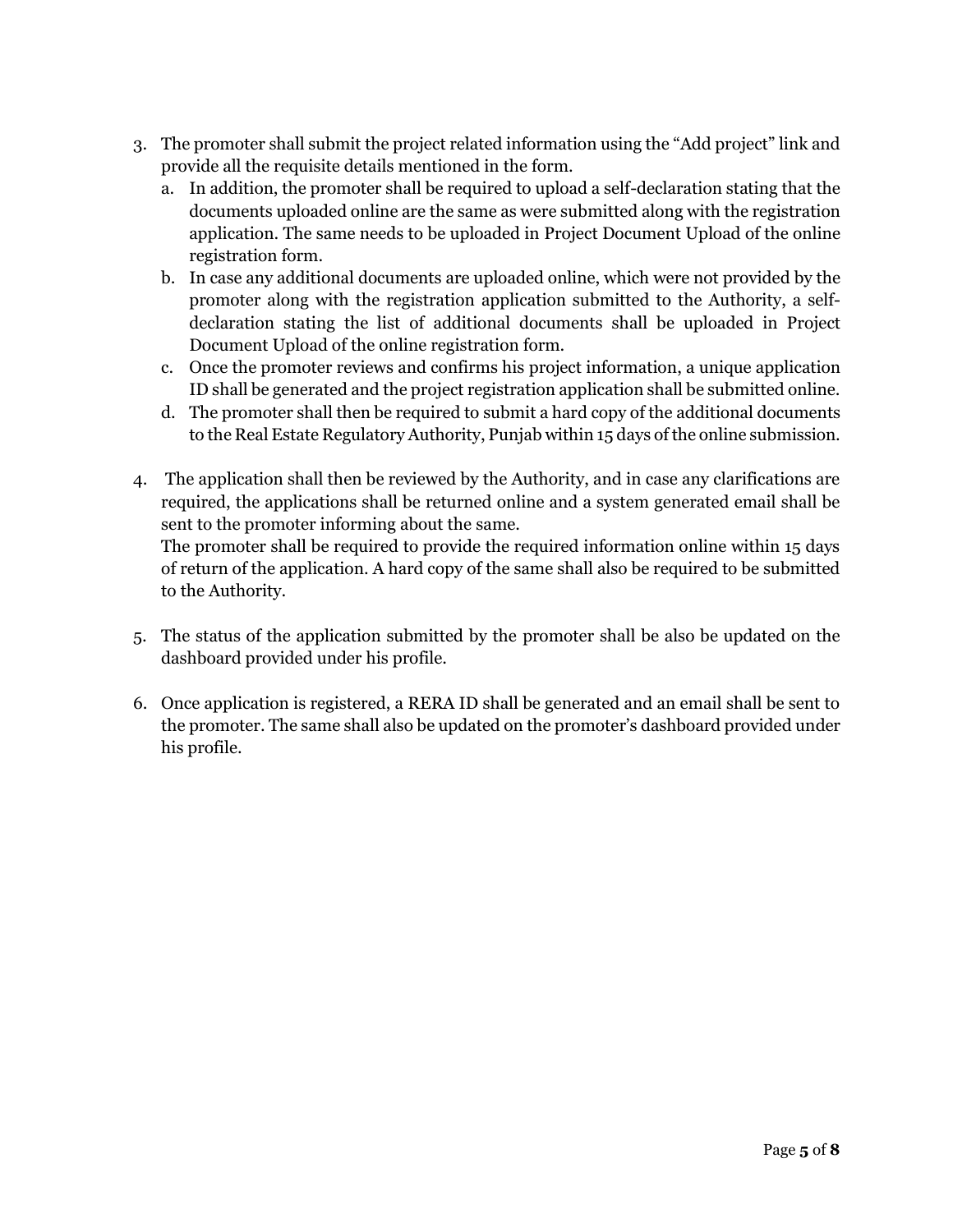# <span id="page-6-0"></span>**V. Annexures**

### **Annexure I: List of documents required for promoter profile creation**

| #                       | <b>Document Description</b>                                                                                                                                                                                                                                     | <b>Document Type</b><br><b>Allowed</b> |
|-------------------------|-----------------------------------------------------------------------------------------------------------------------------------------------------------------------------------------------------------------------------------------------------------------|----------------------------------------|
| $\mathbf{1}$            | Photograph of Promoter (in case the promoter is an<br>Individual)                                                                                                                                                                                               | pdf/jpg/jpeg                           |
| $\mathbf{2}$            | Balance sheet of the promoter for the last 3 financial years<br>(in case the Annual report is not provided)                                                                                                                                                     | pdf/jpg/jpeg                           |
| 3                       | Profit loss statement of the promoter for the last 3<br>financial years (in case the Annual report is not provided)                                                                                                                                             | pdf/jpg/jpeg                           |
| $\overline{\mathbf{4}}$ | Cash Flow Statement of the promoter for the last 3<br>financial years (in case the Annual report is not provided)                                                                                                                                               | pdf/jpg/jpeg                           |
| 5                       | Directors Report for the last 3 financial years (if<br>applicable)                                                                                                                                                                                              | pdf/jpg/jpeg                           |
| 6                       | Auditor's Report for the last 3 financial years                                                                                                                                                                                                                 | pdf/jpg/jpeg                           |
| $\overline{7}$          | Annual Report for the last 3 financial years (Only the<br>initial pages of the report up to the table of contents and<br>the pages containing the financial statements like balance<br>sheet, profit and loss statement and cash flow statement<br>is required) | pdf/jpg/jpeg                           |
| 8                       | Income Tax Return for the last 3 financial years in case of<br>Individual (in case the promoter is an Individual)                                                                                                                                               | pdf/jpg/jpeg                           |
| $\boldsymbol{9}$        | PAN Card of the Promoter/Firm                                                                                                                                                                                                                                   | pdf/jpg/jpeg                           |
| 10                      | Company Registration Certificate/MoU of the promoter                                                                                                                                                                                                            | pdf/jpg/jpeg                           |
| 11                      | Photograph of key Organization Members                                                                                                                                                                                                                          | pdf/jpg/jpeg                           |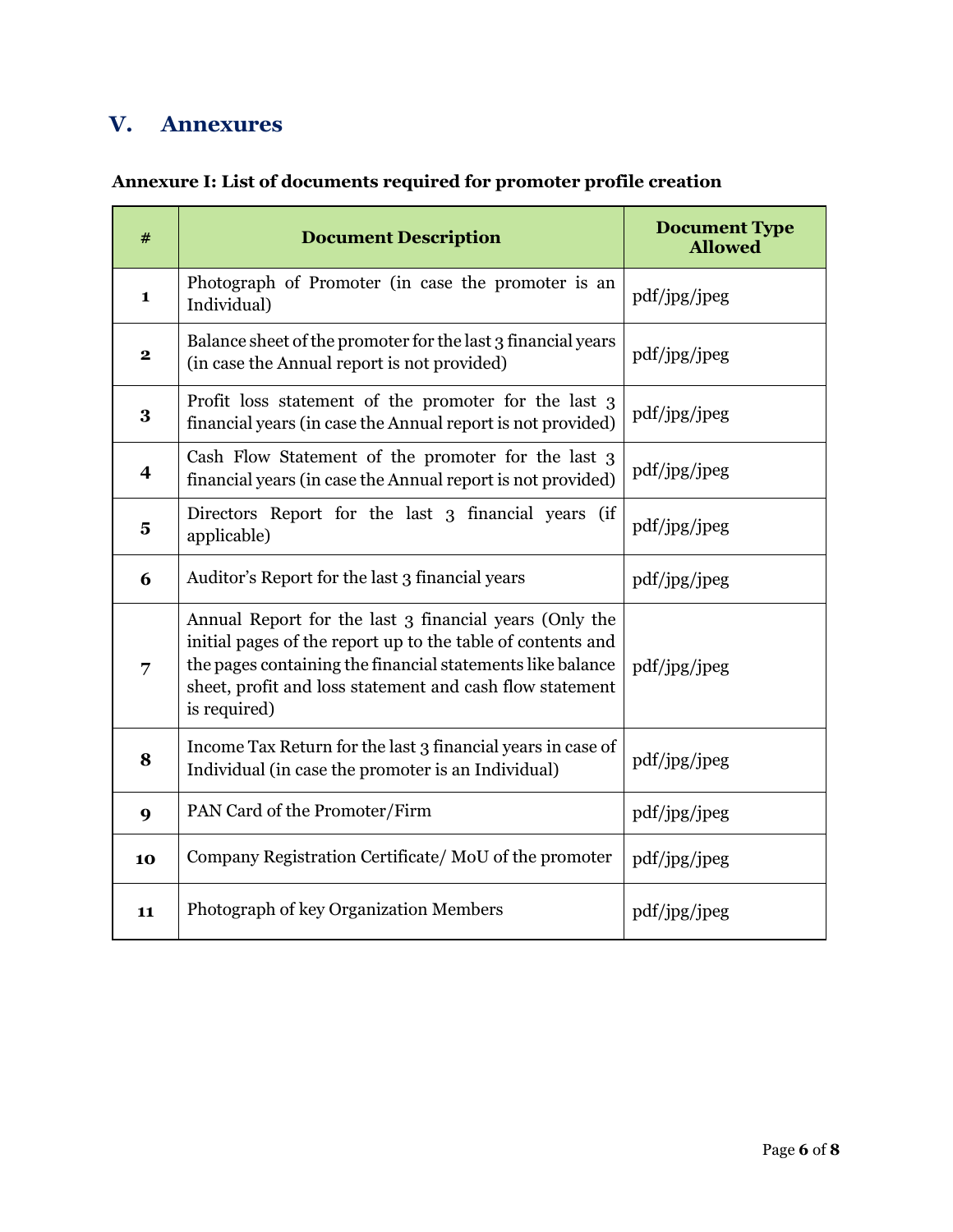| #              | <b>Document Description</b>                                                          | <b>Document Type</b><br><b>Allowed</b> |
|----------------|--------------------------------------------------------------------------------------|----------------------------------------|
| $\mathbf{1}$   | Photograph of Project Land and Construction Site                                     | pdf/jpg/jpeg                           |
| $\overline{2}$ | Project Schedule/ Work Plan                                                          | pdf/jpg/jpeg                           |
| 3              | Encumbrance cert./ Non-Encumbrance cert.                                             | pdf/jpg/jpeg                           |
| $\overline{4}$ | Photograph - Floor Plan                                                              | pdf/jpg/jpeg                           |
| 5              | Photograph - Floor/Plot Construction Status                                          | pdf/jpg/jpeg                           |
| 6              | Pro-forma of Agreement for Sale                                                      | pdf/jpg/jpeg                           |
| 7              | Pro-forma of Allotment Letter                                                        | pdf/jpg/jpeg                           |
| 8              | Pro-forma of Conveyance Deed                                                         | pdf/jpg/jpeg                           |
| 9              | Pro-forma of Application Form                                                        | pdf/jpg/jpeg                           |
| 10             | Authenticated Copy of Form B                                                         | pdf/jpg/jpeg                           |
| 11             | Legal Title Deed(s) related to project land                                          | pdf/jpg/jpeg                           |
| 12             | Consent Details of Land Owner (In case promoter is<br>not owner of the project land) | pdf/jpg/jpeg                           |
| 13             | Joint Development/ Collaboration Agreement                                           | pdf/jpg/jpeg                           |
| 14             | Legal Title Deed of Joint Developers/ Collaborators                                  | pdf/jpg/jpeg                           |
| 15             | Latest Jamabandi report for the project land                                         | pdf/jpg/jpeg                           |
| 16             | Land Title Search Report                                                             | pdf/jpg/jpeg                           |
| 17             | Approved Layout/ Sanction Plan                                                       | pdf/jpg/jpeg                           |
| 18             | <b>Approved Building Plan</b>                                                        | pdf/jpg/jpeg                           |
| 19             | Approved Project Site/Location Map                                                   | pdf/jpg/jpeg                           |
| 20             | Agreement between Promoter and Development<br>Authority (In case of Mega Project)    | pdf/jpg/jpeg                           |
| 21             | LoI to develop Colony/Society                                                        | pdf/jpg/jpeg                           |
| 22             | <b>CLU</b> Certificate                                                               | pdf/jpg/jpeg                           |
| 23             | License to develop Colony/ Society                                                   | pdf/jpg/jpeg                           |
| 24             | Advertisement/Brochure related to the project                                        | pdf/jpg/jpeg                           |

### **Annexure II: List of documents required for project registration**